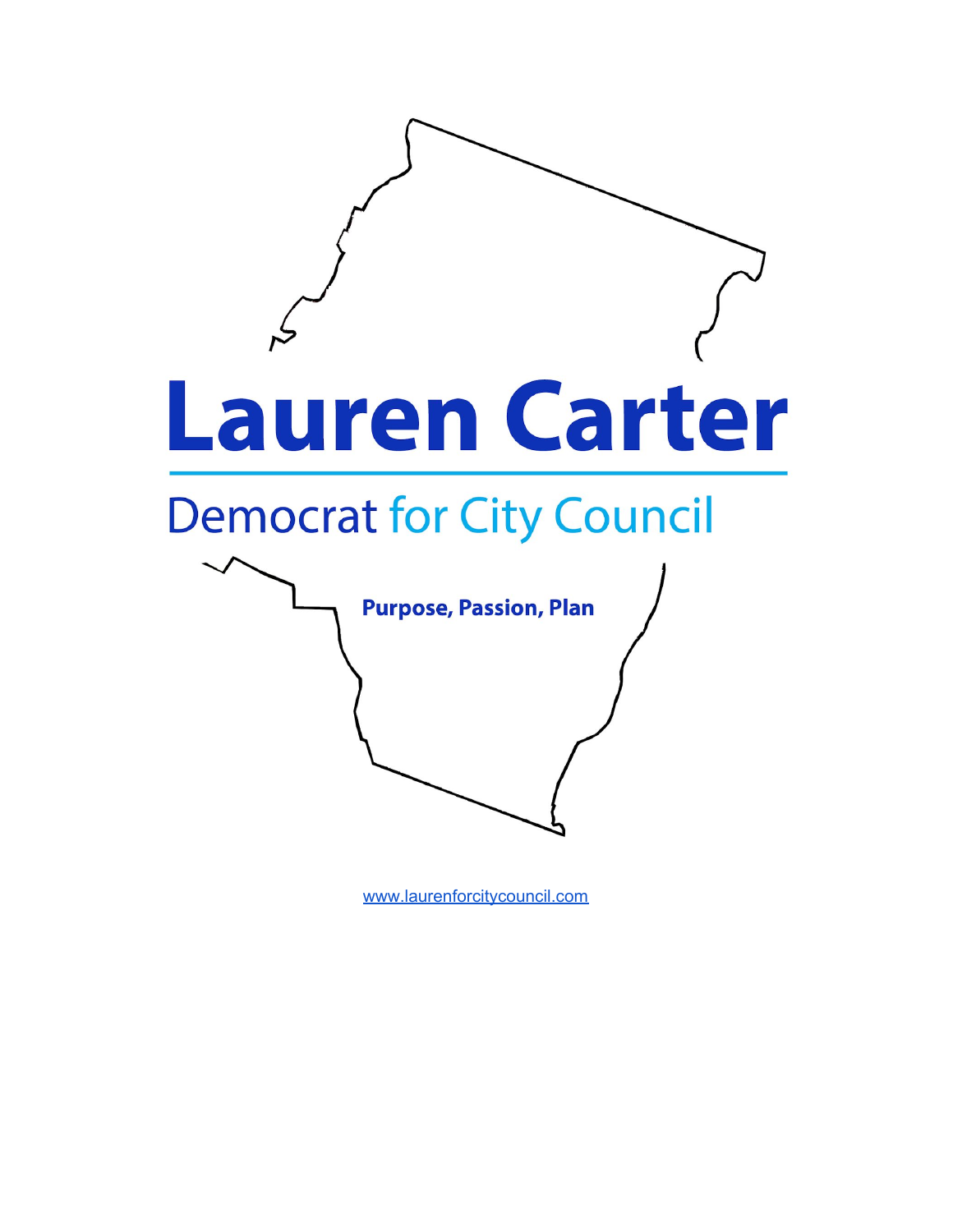# COVID-19 Safety Acknowledgment -- Liability Waiver and Release of Claims

#### **COVID-19 SAFETY INFORMATION**:

While participating in events held or sponsored by Lauren Carter or Friends of Lauren Carter, ("Lauren for City Council") "social distancing" must be practiced and face coverings worn at all times to reduce the risks of exposure to COVID-19. Because COVID-19 is extremely contagious and is spread mainly from person-to-person contact, Lauren for City Council has put in place preventative measures to reduce the spread of COVID-19. However, Lauren for City Council cannot guarantee that its participants, volunteers, partners, or others in attendance will not become infected with COVID-19.

In light of the ongoing spread of COVID-19, individuals who fall within any of the categories below should not engage in Lauren for City Council events and/or other face to face fundraising activities. By attending an Lauren for City Council event, you certify that you do not fall into any of the following categories:

1. Individuals who currently or within the past fourteen (14) days have experienced any symptoms associated with COVID-19, which include fever, cough, and shortness of breath among [others](https://www.cdc.gov/coronavirus/2019-ncov/symptoms-testing/symptoms.html);

2. Individuals who have traveled at any point in the past fourteen (14) days either internationally or to a community in the U.S. that has experienced or is experiencing sustained community spread of COVID-19; or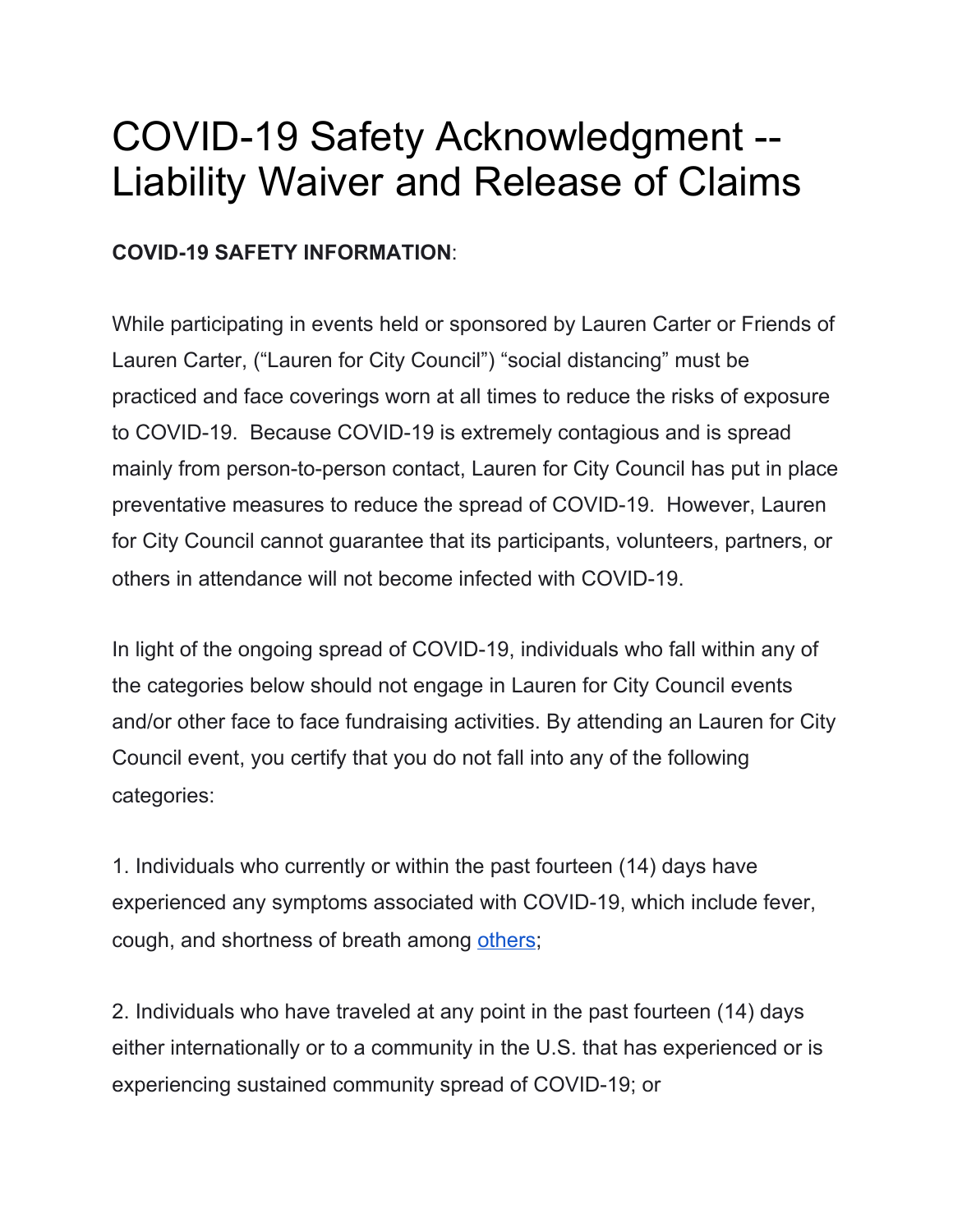3. Individuals who believe that they may have been exposed to a confirmed or suspected case of COVID-19 or have been diagnosed with COVID-19 and are not yet cleared as non-contagious by state or local public health authorities or the health care team responsible for their treatment.

### **DUTY TO SELF-MONITOR**:

Participants and volunteers agree to self-monitor for signs and symptoms of COVID-19 (symptoms typically include fever, cough, and shortness of breath) and, contact Lauren for City Council at info@laurenforcitycouncil.com if he/she experiences symptoms of COVID-19 within 14 days after participating or volunteering with Lauren for City Council.

## **LIABILITY WAIVER AND RELEASE OF CLAIMS**:

I acknowledge that I derive personal satisfaction and a benefit by virtue of my participation and/or voluntarism with Lauren for City Council, and I willingly engage in Lauren for City Council events and/or other fundraising activities (the "Activity").

### **RELEASE AND WAIVER**.

I HEREBY RELEASE, WAIVE AND FOREVER DISCHARGE ANY AND ALL LIABILITY, CLAIMS, AND DEMANDS OF WHATEVER KIND OR NATURE AGAINST THE LAUREN FOR CITY COUNCIL AND ITS AFFILIATED PARTNERS AND SPONSORS, INCLUDING IN EACH CASE, WITHOUT LIMITATION, THEIR DIRECTORS, OFFICERS, EMPLOYEES, VOLUNTEERS, AND AGENTS (THE "RELEASED PARTIES"), EITHER IN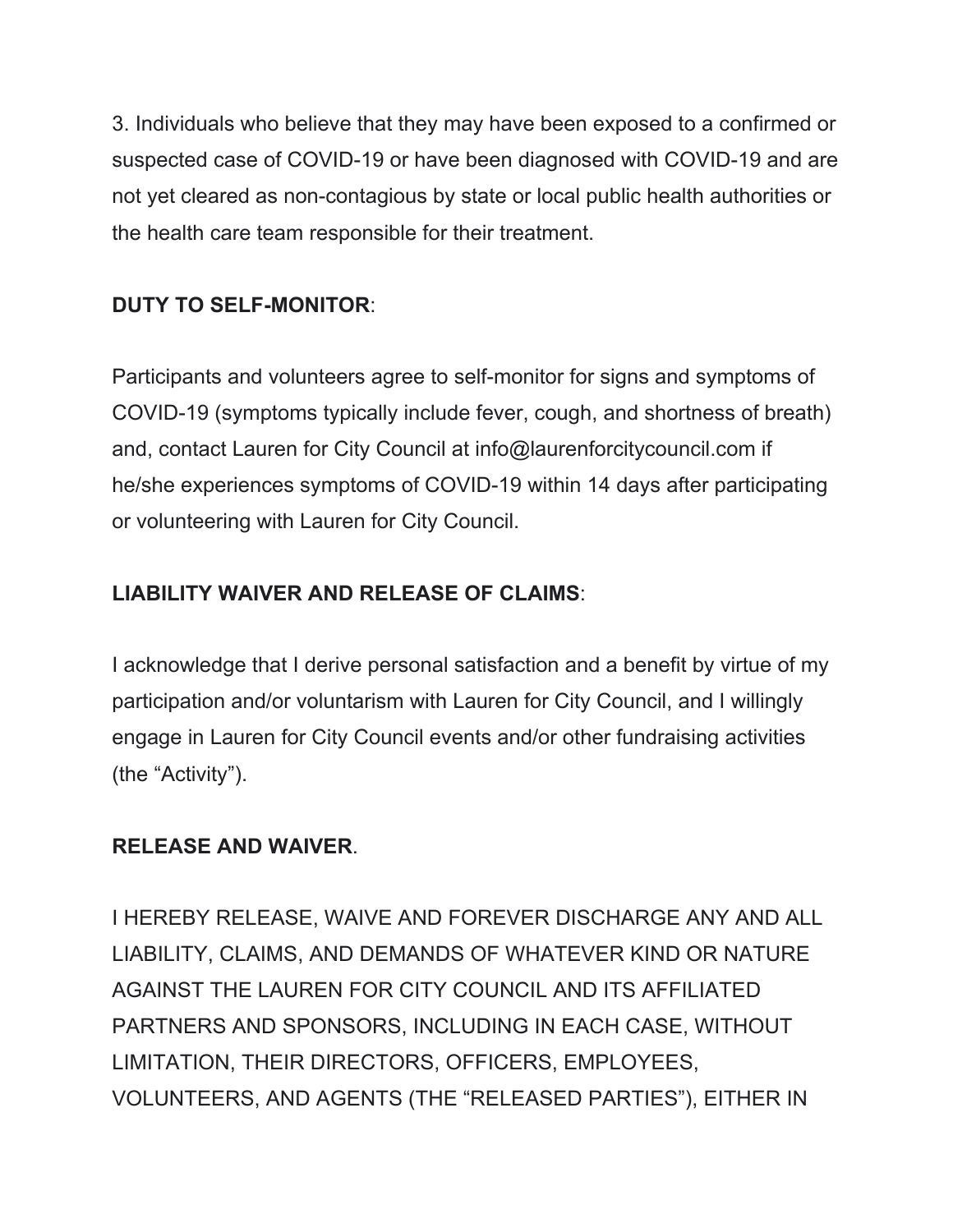LAW OR IN EQUITY, TO THE FULLEST EXTENT PERMISSIBLE BY LAW, INCLUDING BUT NOT LIMITED TO DAMAGES OR LOSSES CAUSED BY THE NEGLIGENCE, FAULT OR CONDUCT OF ANY KIND ON THE PART OF THE RELEASED PARTIES, INCLUDING BUT NOT LIMITED TO DEATH, BODILY INJURY, ILLNESS, ECONOMIC LOSS OR OUT OF POCKET EXPENSES, OR LOSS OR DAMAGE TO PROPERTY, WHICH I, MY HEIRS, ASSIGNEES, NEXT OF KIN AND/OR LEGALLY APPOINTED OR DESIGNATED REPRESENTATIVES, MAY HAVE OR WHICH MAY HEREINAFTER ACCRUE ON MY BEHALF, WHICH ARISE OR MAY HEREAFTER ARISE FROM MY PARTICIPATION WITH THE ACTIVITY.

**ASSUMPTION OF THE RISK**. I acknowledge and understand the following:

1. Participation includes possible exposure to and illness from infectious diseases including but not limited to COVID-19. While particular rules and personal discipline may reduce this risk, the risk of serious illness and death does exist;

2. I knowingly and freely assume all such risks related to illness and infectious diseases, such as COVID-19, even if arising from the negligence or fault of the Released Parties; and

3. I hereby knowingly assume the risk of injury, harm and loss associated with the Activity, including any injury, harm and loss caused by the negligence, fault or conduct of any kind on the part of the Released Parties.

**MEDICAL ACKNOWLEDGMENT AND RELEASE**. I acknowledge the health risks associated with the Activity, including but not limited to transient